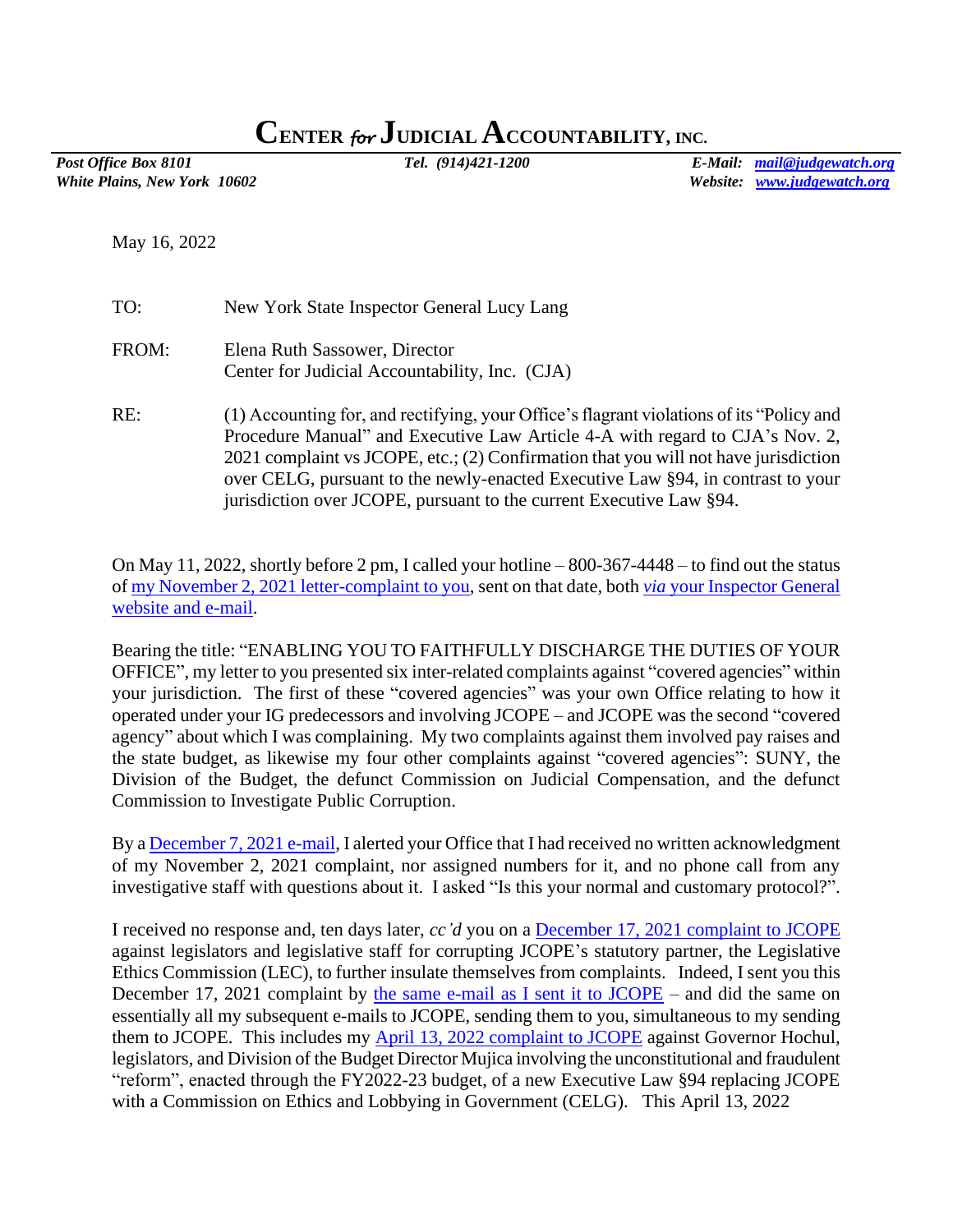complaint was also a supplement to my December 17, 2021 complaint – and I e-mailed it to you a second time when I *cc'd* you on my [May 6, 2022 e-mail to JCOPE](https://www.judgewatch.org/nys-jcope-ethics-commission/4-13-22-complaint/5-6-22-email-to-jcope.pdf) entitled: "Setting the record straight on Executive Law  $\S 94$  – as to JCOPE & CELG – & taking the emergency correction action with respect thereto warranted by CJA's April 13, 2022 complaint (#22-052)".

Imagine my surprise when, upon calling your hotline on May 11<sup>th</sup> and inquiring about the status of my November 2, 2021 complaint, I was told by Danielle, who had picked up my call, that I should contact JCOPE, whose corruption my November 2, 2021 complaint and subsequent e-mails to you laid out with *prima facie* open-and-shut evidence.

Danielle is Danielle Krueger – and she is the "Intake Person" identified by [your Office's November](https://www.judgewatch.org/nys-inspector-general/foil-nys-ig/IG-11-2-21-complaint-intake.pdf)  [3, 2021 "Intake Form" for my](https://www.judgewatch.org/nys-inspector-general/foil-nys-ig/IG-11-2-21-complaint-intake.pdf) November 2, 2021 complaint. As I discussed with Danielle, I obtained that "Intake Form" from your Office, *via* a [FOIL request](https://www.judgewatch.org/nys-2022-23-budget/foil/2-15-22-ig/2-16-22-foil-ig.pdf) – and with it [an undated chart concerning](https://www.judgewatch.org/nys-inspector-general/foil-nys-ig/IG-11-2-21-complaint-chart.pdf) [the complaint](https://www.judgewatch.org/nys-inspector-general/foil-nys-ig/IG-11-2-21-complaint-chart.pdf) whose entries were made by a "CMU Employee" whose initials are "SG". These initials are the same as those of Senior Investigative Assistant Sharon Gagliardi, with whom I spoke on November 3, 2021 in a brief conversation reflected by [my e-mail of that date to your](https://www.judgewatch.org/nys-inspector-general/11-3-21-email-transmittal-corrected.pdf) Office. In any event, this "SM" person noted, under the chart's heading "Final Decision", that "EM to draft and finalize a letter and then CMU will get it out". I read this "Final Decision" section to Danielle, stating that I had received no letter regarding my November 2, 2021 complaint.

I also told Danielle that from an earlier [FOIL request to your Office](https://www.judgewatch.org/nys-2021-22-budget/foil/11-3-21-inspector-general/11-3-21-foil-ig.pdf) I had obtained a [record of](https://www.judgewatch.org/nys-inspector-general/foil-nys-ig/IG-7-11-13-complaint-record.pdf) the [Office's handling of my July 11, 2013 complaint.](https://www.judgewatch.org/nys-inspector-general/foil-nys-ig/IG-7-11-13-complaint-record.pdf) The record is seemingly a screenshot. It states: "NO ACTION", contains only a single date, twice appearing, "7/22/2013", identifies the "Class" to be "Dead Cases", but without filling out the box for the date it was "Closed", and contains the notation "NONJUR – NON-JURISDICTION" in a box that seems to ask about the "[Pri]mary Agency" that is the subject of the complaint. I told Danielle that this is incorrect, as the primary agency included the Division of the Budget, then headed by Robert Megna, so-reflected by the [July](http://www.judgewatch.org/judicial-compensation/inspector-general-complaint/7-11-13-complaint-nys-inspector-general-14pp.pdf)  11, 2013 [complaint](http://www.judgewatch.org/judicial-compensation/inspector-general-complaint/7-11-13-complaint-nys-inspector-general-14pp.pdf) and the [IG's webform I had completed](../../foil-nys-ig/7-11-13-ig-webform-for-complaint.pdf) – and that the Inspector General had jurisdiction then, just as it has jurisdiction now over the Division of the Budget and its current head, Robert Mujica – the subject of the fourth of my six inter-related complaints of my November 2, 2021 complaint.

Danielle stated that someone would get back to me, but as yet – nearly a full week later – I have received no return call or e-mail as to the status of my November 2, 2021 complaint and my reinforcing subsequent e-mails pertaining thereto.

To assist Danielle and whoever would be getting back to me, I had offered to show Danielle [CJA's](.%20%20,%20all%20posted%20on%20CJA’s%20webpage%20for%20the%20Office%20of%20the%20NYS%20Inspector%20General,%20here.)  [webpage for the Office of the NYS Inspector General,](.%20%20,%20all%20posted%20on%20CJA’s%20webpage%20for%20the%20Office%20of%20the%20NYS%20Inspector%20General,%20here.) on which everything is posted, but she declined. The posted documents include my several FOIL requests – and your "Policy and [Procedure Manual" for processing complaints,](https://www.judgewatch.org/nys-inspector-general/policy-procedure-manual-3pp.pdf) obtained *via* the sam[e FOIL request](https://www.judgewatch.org/nys-2021-22-budget/foil/11-3-21-inspector-general/11-3-21-foil-ig.pdf) as had produced the screenshot record of my July 11, 2013 complaint.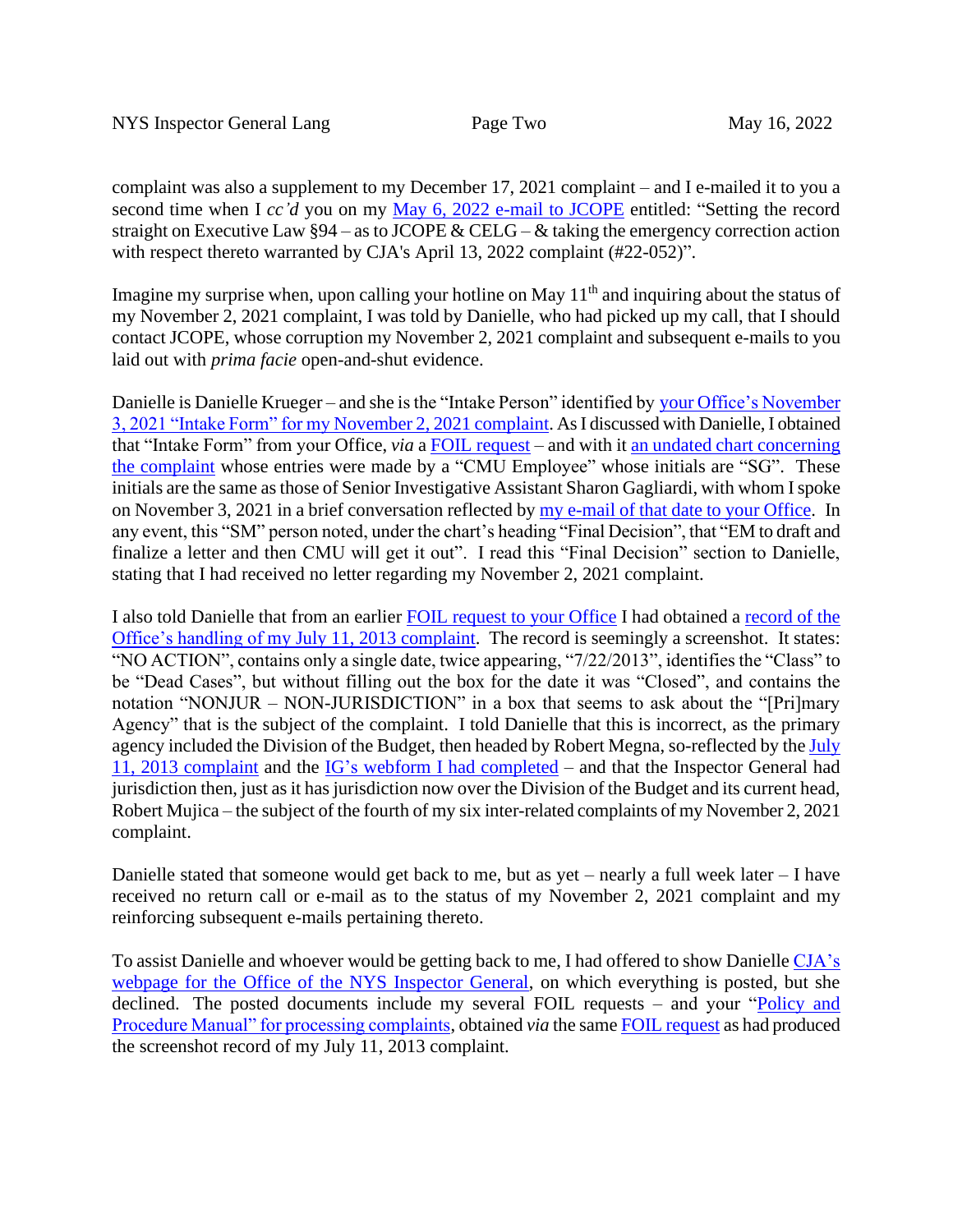Suffice to note that the "**POLICY**" is stated, as follows:

"The Office the New York State Inspector General…shall conduct all investigations, examinations and reviews in a professional manner. Many OIG investigations commence upon receipt of complaints from individuals, received in a variety of forms including: …telephone (hotline), e-mail, and website submission. The OIG have established a Case Management Unit ('CMU') that is supervised by a Chief Investigator. The CMU is responsible for processing all potential investigations received and being considered by the OIG.

The CMU is responsible for OIG quality control. The CMU tracks OIG referrals to covered agencies; secures and reviews for sufficiency responses from covered agencies about actions taken; and communicates with covered agencies, as needed, to ensure that adequate, timely responses are received. The CMU also ensures that all these efforts are documented in OIG's case management system. The CMU Chief Investigator reports to the Executive Deputy Inspector General on a weekly basis regarding these efforts."

The "**PROCEDURES**" include the following:

1. Processing of Complaints

…

- C. The CMU is responsible for processing all complaints. Upon receipt of a complaint, the CMU will complete the following steps:
	- 1) Assign the complaint a case number …
	- 2) Assign the complaint a case name. …
	- 3) Assign the complaint a case type. …
	- 4) The CMU shall prepare an electronic binder and a paper binder, which shall be distributed on a weekly basis to the Inspector General and all members of the Case Review Panel ('CRP'). The binders shall consist of all complaints received in the prior week, as well as outstanding matters from prior weekly CRP meetings (i.e., matters placed in 'Preliminary Investigation' status by the CRP to determine additional facts before CRP decision made, etc.).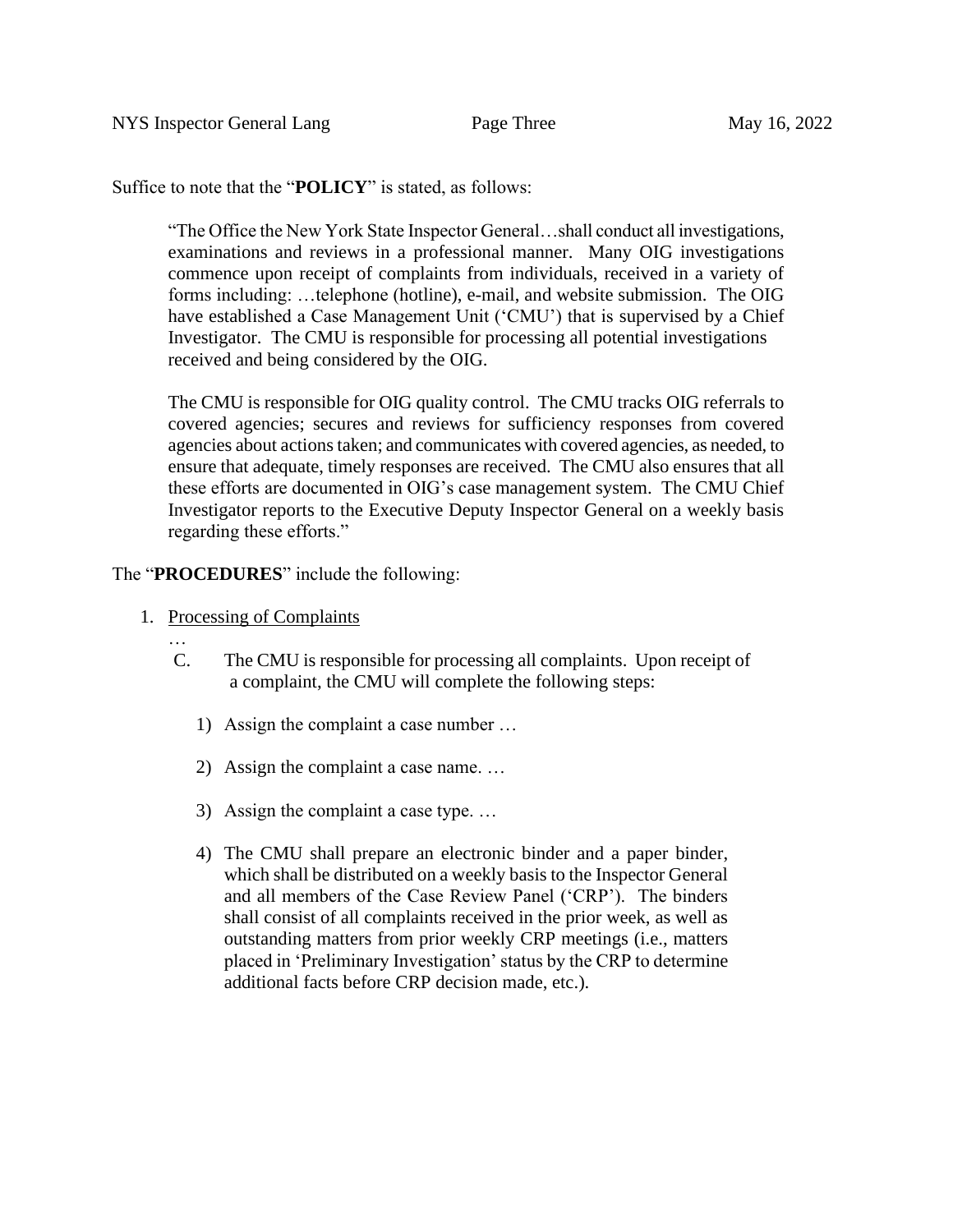## 2. Case Review Panel

- A. The CRP consists of the Executive Deputy Inspector General, the Chief Deputy Inspector General, and the Deputy Inspector General. Other members of the Executive Staff may participate. …In addition, the following OIG staff shall participate in the CRP, along with OIG staff members they designate as being required to attend:
	- Chief, Case Management Unit
	- Chief Investigators
	- Special Deputy for Communications and External Affairs
- B. The CRP shall discuss each new complaint and make a determination as to the actions to be taken. The CMU Chief or CMU-designated staff shall document the actions taken by the CRP for entry into OIG's case management system. The determinations that may be taken are:
	- 1) No Action: There will not be any investigative activity in response to the complaint.
	- 2) Referral: The complaint will be referred to the affected agency and/or another agency having jurisdiction, and the CMU shall prepare a referral letter to the agency/ies designated by the CRP, and will request a written response to OIG within 45 days. As appropriate CMU will also communicate to the complainant advising him/her that his/her complaint has been referred and to what agency. The letter will be signed by the Chief of CMU and will be maintained in the case management system. CMU will also follow up with the respective agencies within 45 days if CMU does not receive a response to the original referral letter.
	- 3) Preliminary Investigation ('PI'): A matter will be considered outstanding and discussed at the next CRP meeting if it is determined that additional facts are necessary to decide whether the matter should be referred, opened as an investigation, or deemed 'No Action." A staff member will be assigned the task of gathering the additional information. Preliminary investigations are intended to be completed within two weeks. If the preliminary investigation shows no merit, it will be closed at CRP. If a preliminary investigation is conducted and it is determined at CRP that it is unsubstantiated and there are no findings or recommendations, the Chief Investigator, Deputy Chief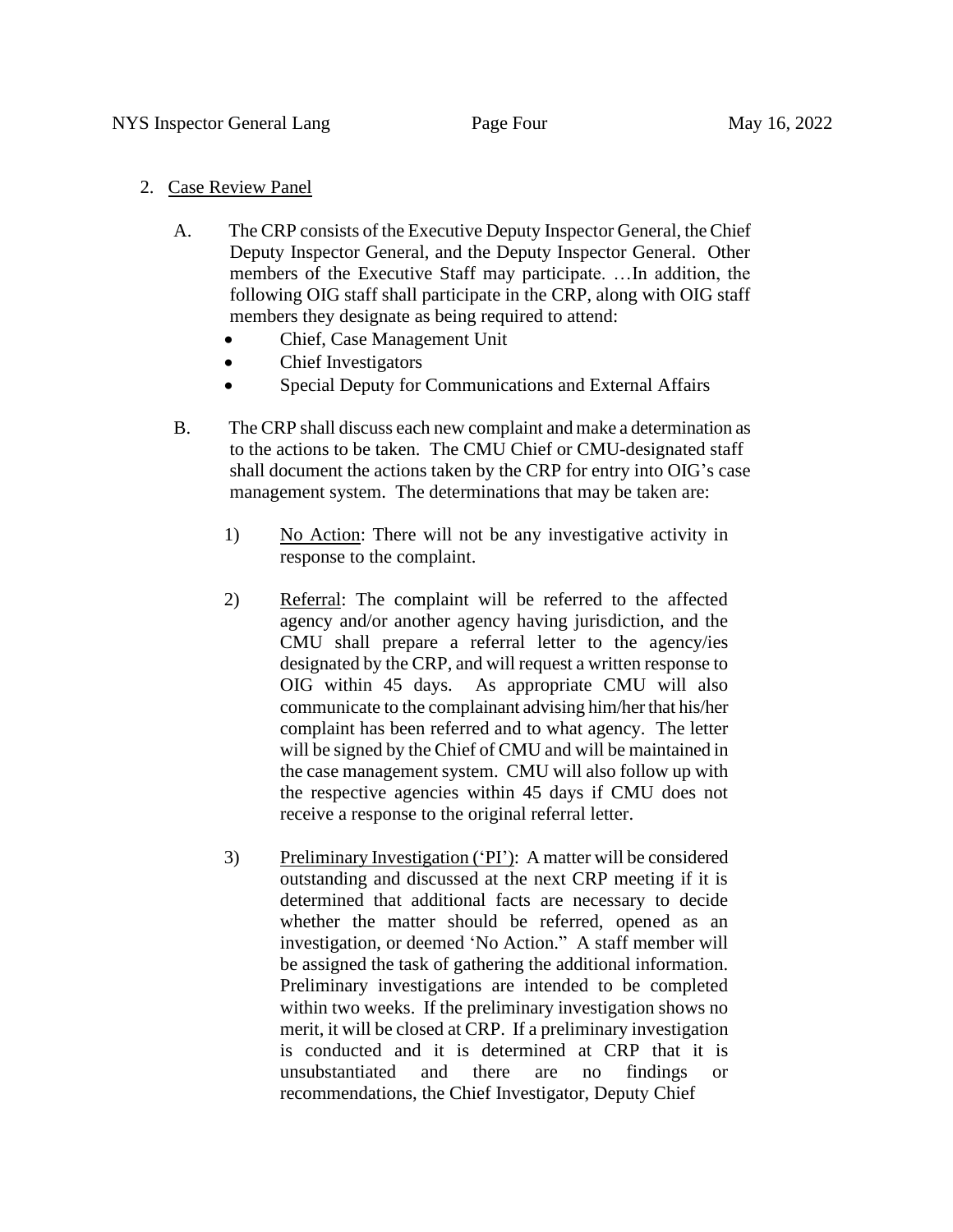Investigator, or investigator, with approval, will send an email to CMU to close, refer or no action the case. The email should contain a brief explanation as to why the case is being closed, referred, or no further action is being taken.

- 4) Investigation: An OIG case shall be opened. Legal, Investigations and Audit staff are assigned at the time the case is opened by CRP by respective Deputy Inspectors General and Chief Investigators.
- C. Upon completion of the CRP meeting, CMU staff is responsible for updating the OIG case management system to reflect the disposition of each complaint. The CMU will prepare a Complaint Intake Form for cases that are opened. Assigned staff shall be notified by the case management system. Once the complaint is opened, CMU will also add the initial complaint and supporting documents to the J: Drive.

## 3. Processing Non-Jurisdictional Correspondence ('Dead') Complaints

- A. Non-jurisdictional or 'dead' complaints are complaints that the Inspector General lacks jurisdiction to investigate. Complainants and/or agencies are advised that the matter does not fall within the Inspector General's jurisdiction. If the complaint was made by a private citizen, the citizen would be provided with the contact information for the agency/entity that would have jurisdiction over the complaint. If the complaint falls within another agency's jurisdiction the complaint is sent to the agency for whatever action it deems appropriate. No response is required by OIG. Chief Counsel should be consulted in regard to any questions about OIG's jurisdiction.
- B. Once it has been determined that the complaint does not fall within OIG's jurisdiction, the CMU will assign a correspondence (dead) number."

Clear from your "Policy and Procedures Manual" for complaints – and, of course, **Executive Law** [Article 4-A](https://ig.ny.gov/executive-law-article-4) (§§51-55) – is that your IG's Office has flagrantly violated its mandatory protocols and statutory duties with respect to my November 2, 2021 complaint, just as your IG predecessors did with respect to my July 11, 2013 complaint, doubtlessly with comparable protocols in place – as to which my November 2, 2021 complaint sought your investigation and corrective steps, explicitly to avoid your repetition.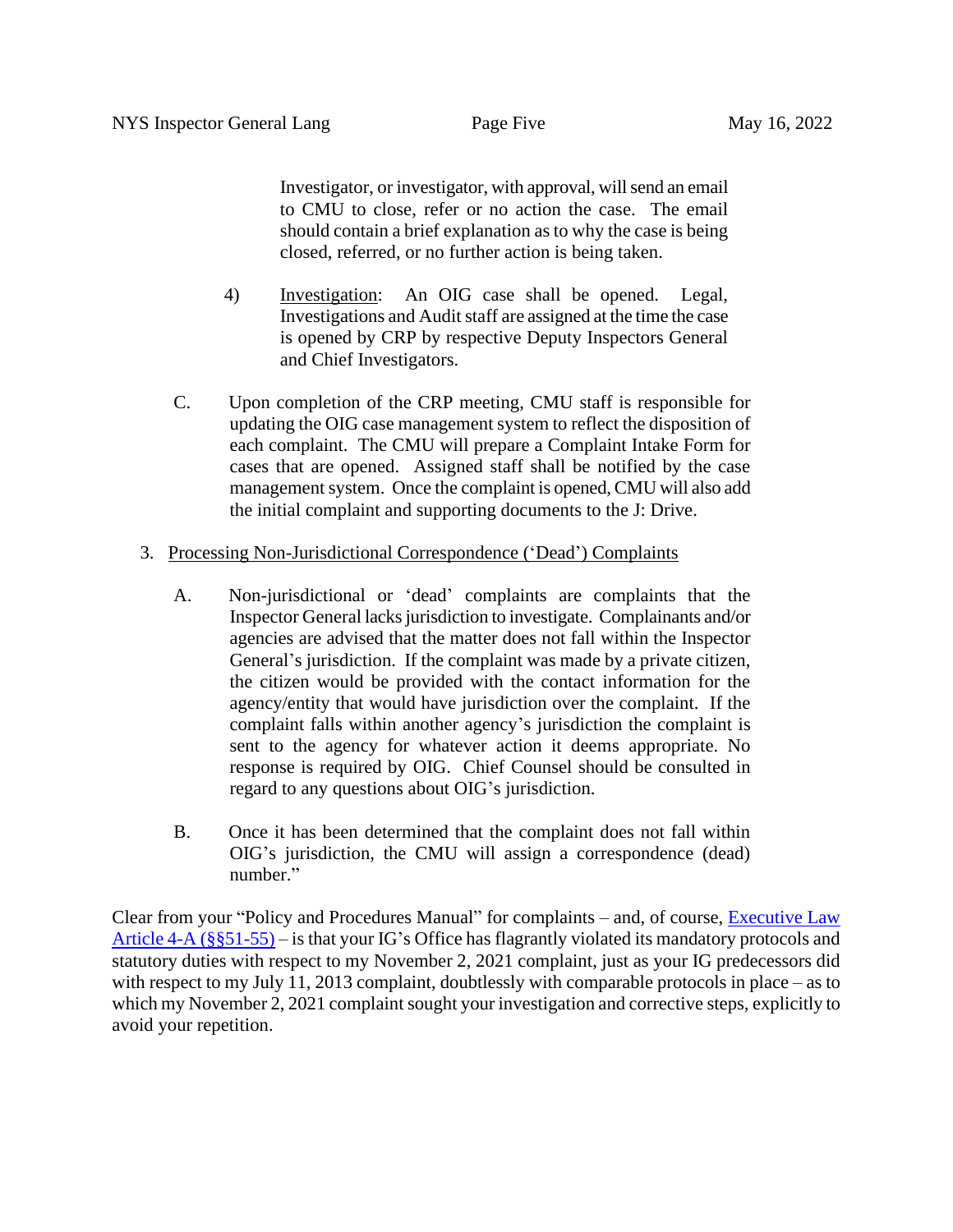Who is responsible for this? There would seem to be only two possibilities. Either you directed your high-ranking staff comprising your Case Review Panel to violate the IG's "Policy and Procedures Manual" and Executive Law Article 4-A with respect to my November 2, 2021 complaint or such violations were done by the intake and investigative staff of the CMU unit, acting rogue, and without your knowledge and that of supervisory, managerial staff, which I would find hard to believe. Either way, at whatever level the misconduct occurred, those knowledgeable of my November 2, 2021 complaint and of the steady stream of my related subsequent e-mails, which, pursuant to protocol, were required to have been entered into the "J: Drive", were violating Executive Law §55 "Responsibilities of covered agencies, state officers and employees", reading:

"1. Every state officer or employee in a covered agency shall report promptly to the state inspector general any information concerning corruption, fraud, criminal activity, conflicts of interest or abuse by another state officer or employee relating to his or her office or employment.... The knowing failure of any officer or employee to so report shall be cause for removal from office or employment or other appropriate penalty…"

Please advise – and by no later than a week from today, May 23, 2022 – what rectifying action you will be taking with respect to my November 2, 2021 complaint and my many subsequent e-mails relating thereto that I sent you – the last being my May 6, 2022 e-mail, wherein I stated that under the new Executive Law §94 it appears that the IG will NOT have jurisdiction over the new CELG, unlike JCOPE, over which the IG does. Is that correct?

So that the other *cc*'s of that May 6, 2022 e-mail – the Albany Times Union and "good government groups" – will have the benefit of your response, I am herewith  $cc'$  ing them – and JCOPE – so that they will know that I am explicitly calling for your answer to that straight-forward, simple question, as should they.

Likewise, I am *cc*'ing the academic entities that, with them, jumped on the bandwagon to replace JCOPE and LEC by a so-called "Anti-Corruption Amendment" to the New York Constitution to establish a Commission on State Public Integrity, modeled on the New York State Commission on Judicial Conduct [\(S.594/A.1282\)](https://www.nysenate.gov/legislation/bills/2019/S594) – launching, by a February 26, [2020 news release,](https://reinventalbany.org/2020/02/12-civic-groups-unveil-new-website-urging-albany-to-replace-jcope/) a "'JCOPE Must Go' Coalition". As they purport that the Commission on Judicial Conduct is "a well-regarded enforcer of judicial ethics created in the State Constitution" – so-stating this in the February 26, 2020 news release, and on such prior occasions as by a May 16, 2019 [news release and](https://reinventalbany.org/wp-content/uploads/2019/10/final-ethics-news-5.16.19.pdf) letter to the [governor and legislative leaders](https://reinventalbany.org/wp-content/uploads/2019/10/final-ethics-news-5.16.19.pdf) – they must now confront the open-and-shut, *prima facie* evidence of the Commission on Judicial Conduct's corruption – the subject of my [November 24, 2021](https://www.judgewatch.org/nys-jcope-ethics-commission/2021/11-24-21-complaint-v-cjc/11-24-21-complaint-to-jcope.pdf)  [complaint to JCOPE](https://www.judgewatch.org/nys-jcope-ethics-commission/2021/11-24-21-complaint-v-cjc/11-24-21-complaint-to-jcope.pdf) – which I demand them to do, as, likewise, confront the record of JCOPE's corruption in handling that complaint, to which I first alerted you by *cc*'ing you o[n my February 28,](https://www.judgewatch.org/nys-jcope-ethics-commission/2021/12-17-21-complaint-re-lec/2-28-22-email-to-jcope-chair-etc.pdf)  [2022 e-mail](https://www.judgewatch.org/nys-jcope-ethics-commission/2021/12-17-21-complaint-re-lec/2-28-22-email-to-jcope-chair-etc.pdf) to JCOPE, an e-mail featured prominently by my [April 13, 2022 complaint to JCOPE.](https://www.judgewatch.org/nys-jcope-ethics-commission/4-13-22-complaint/4-13-22-complaint-fy2022-23-budget.pdf)